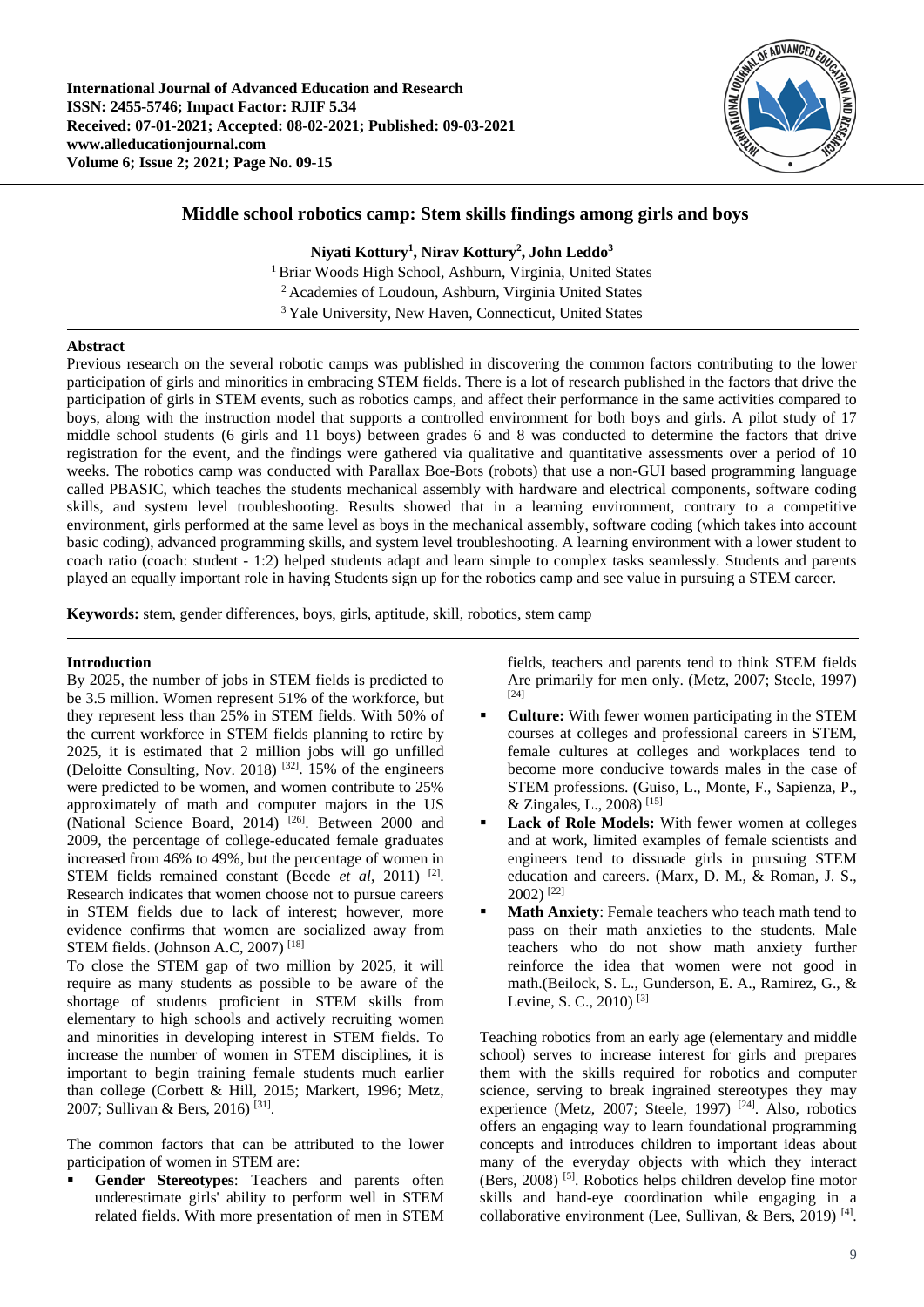Further research suggests that promoting an atmosphere of cooperation and support in a class environment increases the likelihood of girls embracing math and science (Perna, Lundy-Wagner, Drezner, Gasman, Yoon, Bose, & Gary,  $2008$ ) <sup>[27]</sup>. A variety of neural and chemical reasons confirm why boys tend to be more inclined towards competitive events than girls, and how competitive environments help boys improve in performance but not girls (Gurian, 1996; Gneezy and Rustichini 2004)<sup>[14, 16]</sup>. This further confirms that girls tend to thrive in a learning and collaborative environment.

Female role models in students learning can help many female students majoring in engineering and STEM disciplines (Amelink & Creamer, 2010) [1]. Per Sullivan and Bers (2018) <sup>[6]</sup>, having a female robotic instructor leads to almost no difference in performance - girls performed at the same level as boys on programming tasks. Per Wang & Degol  $(2016)$  <sup>[33]</sup>, expectancy-value theory asserts that women are less likely to pursue math-intensive fields due to their relatively lower math and science expectancies and values in comparison with men, whereas mindset theory suggests that females are more susceptible to reduced math performance in the context of endorsing a fixed mindset in math ability. Research has shown that women often have less experiences with tinkering during their childhoods compared to men (McIlwee & Robinson, 1992) <sup>[23]</sup>. By providing female students with opportunities to build, play, and explore with construction and engineering toys, as well as developmentally appropriate technologies throughout their early childhoods, it is possible that they will be more experienced and confident in these domains by the time they reach late elementary and middle school.

In recent years, there has been a steady increase in the number of girls participating in robotics competitions such as VEX robotics and LEGO competitions. Programs such as VEX Robotics increased female participation from 23% in 2016 to 37% in 2018 (Edsurge, Sept. 2019) [29]. In the state of Georgia, the number of girls participating in LEGO competitions is around 30% (ASEE annual conference and exposition, June 2013)  $[25]$ . With female participation in STEM fields still less than 50%, this paper focuses on answering the following research questions as part of the robotics camp that was conducted with 6 middle school girls and 11 middle school boys over a period of ten weeks lasting for 2.5 hours per session.

### **Research Questions**

- 1. What were the underlying factors that drive the registration for events like robotics camps - including the design and content of the flyer for advertising?
- 2. Are there any notable patterns between girls or boys that emerged on the usage of the laptop before and during the camp?
- 3. What were some key observations in the class between the students and coaches, and the location of seating and participation among girls and boys, including their willingness to share in front of the class?
- 4. Are girls better than boys in certain skills such as robot construction, software coding in PBASIC environment, hardware assembly, code syntax articulation, systems integration, and trouble shooting at the mechanical, electrical, coding, and system levels?
- 5. Are there key observations from the robot parade in

showcasing student's skills with family members as audience?

#### **Materials and methods**

### **Participants**

A total of 17 students, with 6 girls and 11 boys participated in the robotics camp for 10 weeks. The camp met every Friday for 2.5 hours each session, except for holidays and unplanned school closures due to events such as snow. The students were recruited through a Google Form link that was written on the brightly-colored flyers posted on the club activities bulletin board in their school. The flyer was also posted under the middle school activities page and the school's social media. The flyer was sent to all the middle school parents' email addresses, allowing them to sign up on behalf of the students - the schooling system prohibits sending mass emails directly to the students' school accounts.

To have students sign-up for STEM activities such as robotics camps, students and parents both play a large role; the majority (95%) of the registration comes through the parents. The parents' awareness of STEM disciplines and seeing value in STEM skills drives the registration for events.

### **Robot Used**

The robot that was used for the training is called the Boe-Bot Robot- USB manufactured and distributed by Parallax Inc (www.parallax.com). Boe-Bot was chosen by design, taking into account factors such as the complexity of the assembly that is required, non-GUI based programming, and electrical circuits involving printed circuit boards (PCB), sensors, resistors, and wires etc. requiring detailed work. Boe-Bot assembly requires the usage of mechanical components such as small screws, nuts, a screwdriver, a ball, and sockets. The non-GUI based programming language PBASIC was used to gather information on how the students react and adapt when they learn to code in an environment that looks very similar to advanced programming languages such as JAVA, Python, etc. Students were required to use electrical components such as resistors, wires, breadboards, and sensors, etc. to complete their electrical circuits before downloading the code that was written in the PBASIC language.

#### **Procedure**

As part of the teaching curriculum, students at this middle school used school-provided laptops. After the registration, students were sent emails outlining the steps that need to be followed in downloading the software and drivers on to their personal laptops. This step was required to be able to write code on the laptop, and download the code onto a robot. All the students confirmed during their first session that they completed the task at home as part of the pre-camp activities, and when they ran into issues, they worked with their parent(s) or older adults to complete the task.

With laptops being widely used at school and at the students' homes, as well as help from the adults when needed, students (girls and boys) did not exhibit any difficulty completing pre-camp software and driver download.

The camp was conducted right after school, allowing students to stay after their classes (3:30PM) and be picked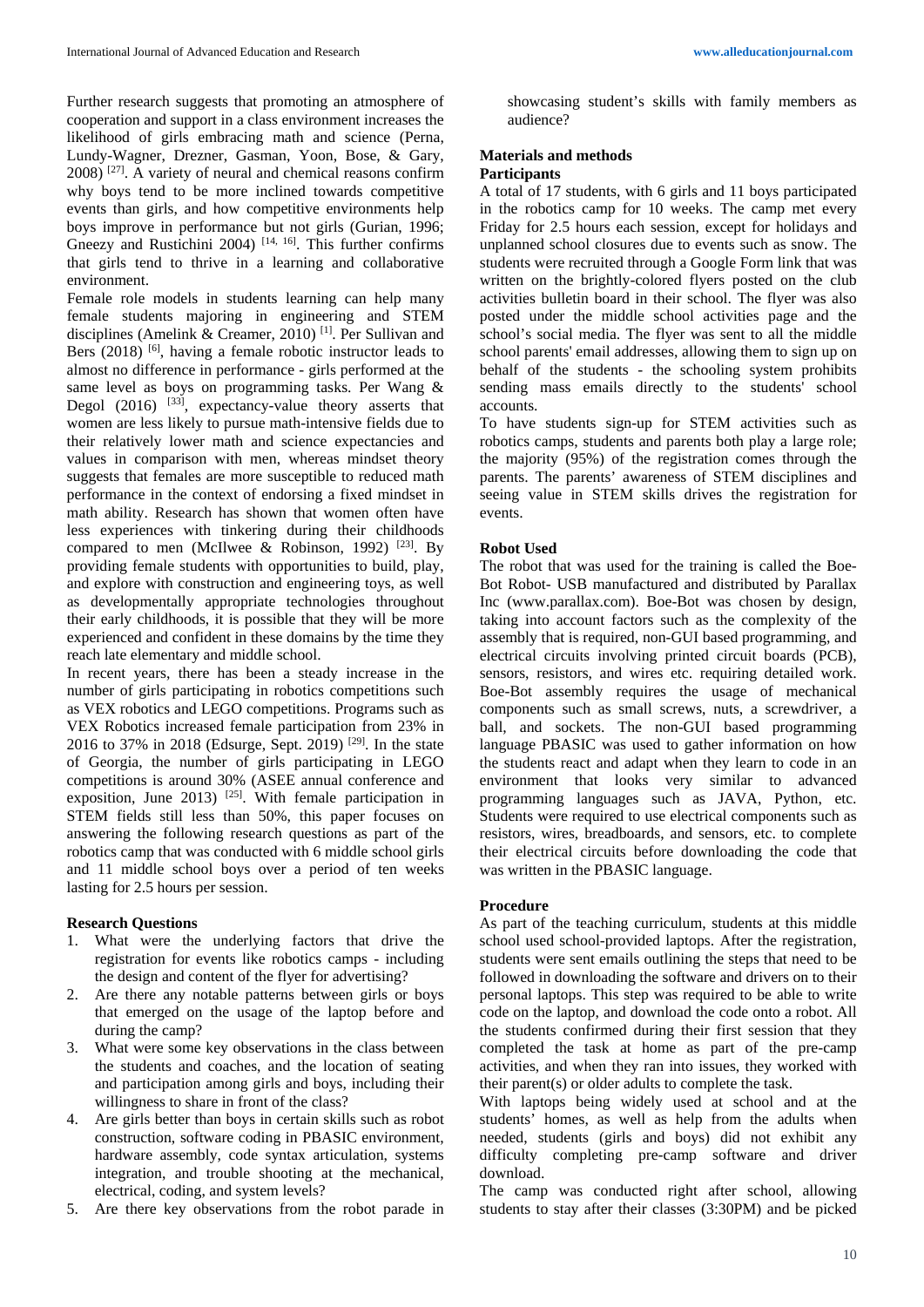up by their parents after the camp. Almost all of the sessions in the camp lasted for 2.5 hours. Students were dismissed early if they accomplished what was required for each session sooner. Students were not given homework and anybody who was absent in a class worked with their team members in the following class to catch up with the work that was missed. For all the students, laptops were widely used as part of their school curriculum.

Students were seated in a typical lab-type classroom setting where three to four students sat together at a table that was shared between students. Students who knew each other ended up sitting together more than students who did not know each other. The coach to student ratio was maintained at 1:2 in all sessions of the camp. There were 4 female coaches and 4 male coaches for each session of the camp. There were 3 master coaches (one master coach teaching 3- 4 sessions) who would go over the material for each session in a PowerPoint presentation with hands-on exercises.

The coaches who were selected for the camp were professional adults who did not have formal teaching experience. They were trained on the material that was planned to be used at the camp with the same power point slides that were used during the training. They were also given a couple of robots (one robot for 2 coaches) allowing them to actually follow the course packet and go through the training by themselves as the student would go through during the camp. Training of the coaches was conducted by the master coach. Once the training was complete, the master coach requested two additional volunteers who demonstrated proficiency with the course packet and handson exercises to join as additional master coaches.

In each of the sessions, there was a quick overview of what was taught the prior week with a quick verbal quiz, allowing students to recollect what was learned and share their understanding with the class. Students were asked by the master coach and were welcome to stand up in front of the class and share their knowledge if they wanted to. Students were encouraged to participate during the review sessions, and they were given partial credit even if students did not answer all elements of the questions correctly. Following the overview, the master coach quickly went over a couple of slides about the assembly of the robot, command syntax that was planned to be used for the day and their common usage in life, and the functions of the electrical components that would be used and the governing engineering principles explained in a simplified form. The students learned about voltage, resistance, currents, diodes, LEDs, breadboards, transistors, printed circuit boards, speakers, microphones, sensors, transmitters/receivers, motors, continuous vs standard, tuning of motors, settings on the motor (full speed, half speed etc) logical block/routines, memory, input/output ports, and software syntax involving start, stop/pause, duration, pseudo code, do loop, for loop, and subroutines.

Once the students were introduced to the concepts that they would be working on, they were given hands-on exercises allowing them to work on what was learned. For each exercise, coaches were around students monitoring them through all the activities that were to be completed, answering questions that the students had, and helped with the steps that were required to complete the activity for the class if needed. During exercises, students did not need to have an answer from the master coach; they could call or raise their hands for any nearby coaches. If the students completed the exercises early, they get to go home sooner as a positive reinforcement. Each of the sessions ended with a round of applause by students for themselves since they accomplished what was expected of them; they were steadily making progress for the celebration of the camp that culminated with the robotic parade where students got to showcase their robot skills and decoration of their robot.

For the robot to make movements per the design, students were required to perform the mechanical assembly, electrical assembly, and software coding correctly. Students were required to download the code from their laptop to the robot via USB controller. If the students ran into issues, they were coached in isolating the problem to mechanical, electrical, or communication issues. This exercise not only helped to troubleshoot at the individual module level but also at the systems level.

Notes were kept by the coaches and the master coach during each session on how students mastered the content, their issues, and how they completed the tasks required for each session. Some measures that were used during the camp were referring to the content while coach/master coach answering their question, successfully using mechanical wrenches and screwdrivers in fastening screws/nuts, correctly orienting the electrical polarities and color coding per the instructions that were provided, correcting syntax errors by referring to the notes that were provided when they run into SW errors, students approach (methodical vs scattered) on troubleshooting problems - Hardware, Software or systems. Based on the measures, the student's skill level was assessed both qualitatively and quantitatively at the end of each session by the coaches and master coaches.

# **Results and Discussion**

**Research Question 1:** What were the underlying factors that drive the registration for events like robotics camps including the design and content of the flyer for advertising? It was noticed that more than 95% of the registration came through the parents signing up their kids for the robotics camp. The event had so much popularity that the registration filled up in a couple of hours. During the first session, students were asked "What prompted you to sign up for the robotics camp?", and almost all of the students (90%) responded that they signed up because coding is a skill that is required for future jobs. They also responded that their parents thought it is a good skill to have (95%). 20% of the students (boys and girls) responded that they signed up because it is fun to program a robot. All the students shared that they also joined that robotics camp since there will be no homework required, and at the end of the robot parade they get to keep the robot as a bonus.

# **Research Question 2**

Are there any notable patterns between girls or boys that emerged on the usage of the laptop before and during the camp? The laptops were a mode of instruction at the middle school, and students were very well versed in using the laptop at school and also at home. 100% of the students mentioned that they had a personal laptop at home. Both girls and boys were very comfortable in using the laptop as part of pre-camp activities and also during the 10 week camp. 100% of the students (girls and boys) confirmed that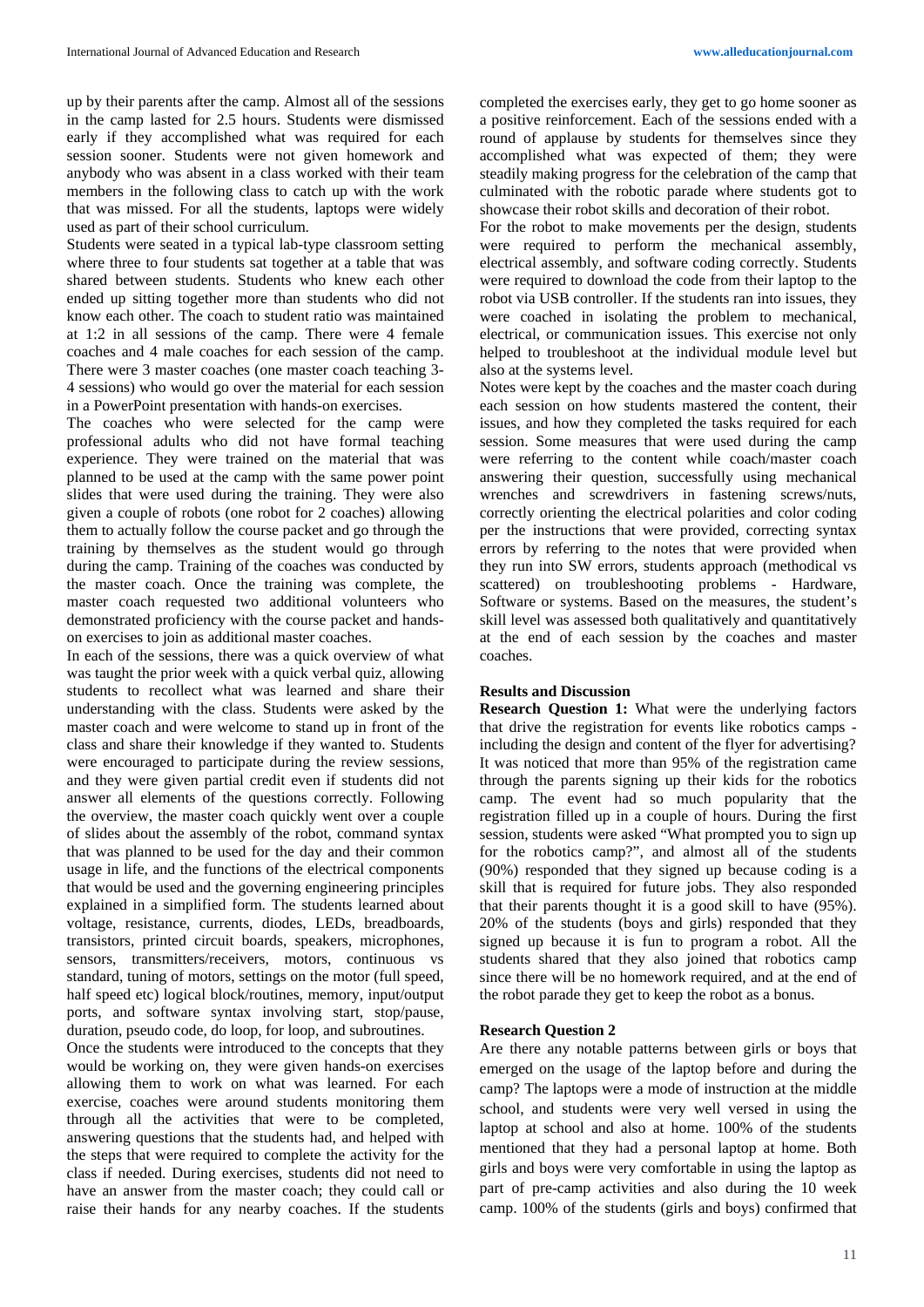**Research Question 3:** What were some key observations in the class between the students and coaches, and the location of seating and participation among girls and boys, including their willingness to share in front of the class?

During the first session, students were welcomed to sit wherever they wanted in the class. Most of the students who were friends from the same class or neighborhood sat together in groups of 3 to 4. Girls chose to sit together in the back benches together in a group. Only one girl chose to sit with the boys as a teammate in the class. As part of the review session (open book) that included verbal quizzes in each session, the students were asked to answer the questions that were posed. Both boys and girls did not have any difficulty in recalling the material that was taught. Boys were more likely to raise their hands to volunteer and share their understanding. This behavior was noticed across all 10 weeks of training with 80% of the boys raising their hands each time a question was asked but only 50% of the girls. The difference of 30% is noteworthy with girls not wanting to volunteer to answer the questions. However, when answering questions, boys gave the correct answer only 60% of the time, whereas girls gave the correct answer 80% of the time. This suggests that girls are more likely than boys to answer questions only when they feel confident of knowing the right answer. When given an opportunity to present at the podium and share their understanding, only 3 of 6 girls wanted to do so versus 9 or 11 boys wanting to present. 100% of the time, girls were willing to share their answers if they were allowed to answer questions right from their seat.

**Research Question 4:** Are girls better than boys in certain skills such as robot construction, software coding in PBASIC environment, hardware assembly, code syntax articulation, systems integration, and trouble shooting at the mechanical, electrical, coding, and system levels?

4 out of 6 (66.6%) girls did not have any difficulty in completing the tasks that were given to them with little to no help from the coaches. The girls followed the instructions that were reviewed during the sessions and followed the steps that were provided to them in the form of hand-outs. 2 of 6 girls (33.3%) needed some guidance from the coches in completing the tasks. With guidance, they were able to complete the tasks at hand. When a task was given, boys were able to complete the task faster than the girls. But 7 out of the 11 boys ran into issues with coding errors in executing code and/or had electrical circuits or mechanical components not responding. The girls, on the other hand, followed the instructions that were to them in the packet, and very rarely they had coding errors when they completed the task.

With the distribution of the male or female coaches available at hand to help, girls and boys openly asked for help from a male coach or female coach. When there were coding errors, it appeared that girls felt more comfortable in having a female coach troubleshoot with them, although they were equally open to work with a male coach. This

phenomenon could be due to girls seeing female coaches as their role models.

Fig. 1 shows the assembly of the chassis for the robot. The components on the chassis were the mechanical components that were required to use a screwdriver, nuts, pins etc for the assembly.

Fig. 2 shows the complete assembly of the robot that includes the mechanical chassis with a printed circuit board (PCB) mounted on the top.

The Table 1 shows the data that was collected on student performance of 6 girls and 11 boys over a period of 10 weeks. Students were assessed on their ability to perform mechanical assembly, software coding and troubleshooting capabilities - hardware, software and systems level. Student's skill level was assessed based on a scale of 1 to 10. 1 represented that a student was not able to grasp the instructions that were provided and execute the steps based on the coach's guidance. 10 represented that a student showed complete mastery of the material that was taught and completed the task at hand with no guidance from the coach. An assessment of 8 represented students needing some guidance in understanding the materials that was taught and some guidance in executing the steps. 9 represented students needing some guidance in understanding the materials that were taught or some guidance in executing the steps. Weekly assessment scores were kept by the coaches and they were finalized based on the notes that were kept by the coaches and master coaches.

The Table 2 statistics were collected on the skill level of the girls and boys after completing the exercise on the mechanical assembly. On a scale of 1 to 10, girls demonstrated their average skill level at 8.17 in comparison to the boys at 9.27. A t-test was conducted to compare their skill level, and it was concluded that there is no evidence to reject the null hypothesis (P value>0.05), indicating that the skill level of the boys is similar to the girls on mechanical assembly exercise. An F-test was conducted to compare the variance between girls and boys; Fcal > Fcritical, so the null hypothesis was rejected and indicated that there is a significant difference in the variance of the skill level that was exhibited by girls and boys. Upon reviewing the factors for higher variance among girls via the notes that were gathered during the workshop, it was discovered that three girls had lower scores than the other three girls. Also, girls who scored lower mentioned that they never had an opportunity to work with a screwdriver until robotics camp. This explains the need for extra help with coaches helping them one on one in completing the exercise.

The Table 3 statistics were collected on the skill level of the girls and boys after completing the exercises on the software coding. On a scale of 1 to 10, girls demonstrated their average skill level at 9.33 in comparison to the boys at 8.82. A t-test was conducted to compare their skill level, and it was concluded that there is no evidence to reject the null hypothesis (P value>0.05) - skill level of the boys is similar to the girls on software coding exercises. The F-test was conducted to compare the variance between girls and boys; Fcal < Fcritical, so the null hypothesis was not rejected and concluded that variance among the girls and boys does not exhibit any significant differences. One important aspect that is worth sharing is that girls demonstrated a steady-pace approach during the software coding, helping them to not encounter errors during their code execution. Boys rushed to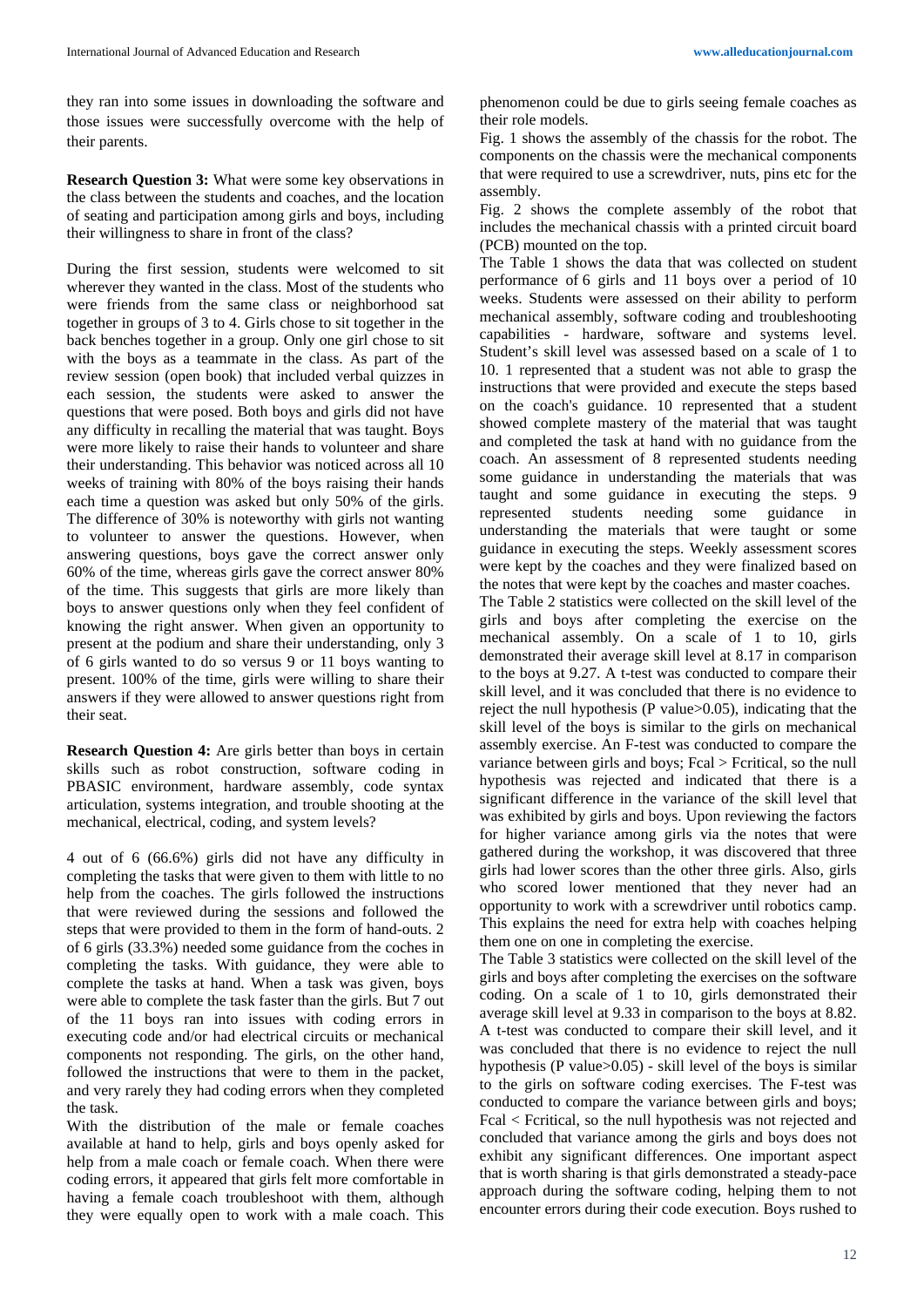The Table 4 statistics were collected on the skill level of the girls and boys after completing the exercises on the troubleshooting skills that require solving issues after downloading error-free code onto the robot and performing the electrical assembly of the printed circuit board. A common issue that was witnessed among girls and boys were both robot wheels running in clockwise direction instead of anti-clockwise direction. Students were given some time to figure if the values in the code or the placement of the motor cables needs to be changed. This can be achieved by changing the values in the code and/or correctly assembling the cables and motors. On a scale of 1 to 10, girls demonstrated their average skill level at 8.50 in comparison to the boys at 8.45. The students' t-test was conducted to compare their skill level, and it was concluded that there is no evidence to reject the null hypothesis (P value>0.05), so the skill level of the boys is similar to the girls' on troubleshooting skills. The F-test was conducted to compare the variance between girls and boys, Fcal < Fcritical, so the null hypothesis was not rejected; this concludes that variance among the girls and boys does not exhibit any significant differences. One important aspect that is worth sharing is that both girls and boys ran into issues with having both the wheels turn clockwise or anticlockwise. Help was provided by the coaches in having girls and boys understand the concept behind changing the values in the code and/or correctly placing the motor cables in accomplishing the goal. After each session of the software code that was written by the students (girls and boys), students were asked to volunteer to explain their code. Although girls were hesitant to stand in front of the class, when provided an opportunity they were able to share the details of their understanding no different than the boys. In some cases, if the students were able to explain how all elements of the syntax correlate, they were given kudos to share with the class and the master coach spent further time in clarifying the details of the syntax.

**Research Question 5:** Are there key observations from the robot parade in showcasing student's skills with family members as audience?

Fig. 3 shows the students getting ready for the robot parade. For the parade, students (girls/boys) were provided with flags, construction paper, and stickers to decorate the robot. Both girls and boys enjoyed personalizing the work with their favorite colors and sketches on the construction paper. The event culminated with 17 robots lined up one after another and moved around the four corners of the room with their friends and family. Students (girls/boys) were very excited to showcase their work in front of their friends and family. The students said they really liked working on building, programming, and completing the parade, so they felt proud of themselves. Several parents shared that they were very proud of the hard work that their kids had put in and they really enjoyed watching the work that was demonstrated during the robot parade. The results of the data collection showed that girls do learn better in a class environment rather than a competitive environment, as opposed to boys. The girls also were less inclined to share their opinions unless they were sitting right where they were, and girls perform the software and hardware steps slower than boys, but encounter less errors in doing so.



**Fig 1:** Showing details of mechanical assembly



**Fig 2:** Showing complete robot with printed circuit board



**Fig 3:** Showing the students performing robot parade

**Table 1:** Students skill level raw data – Mechanical assembly, Software coding and System level troubleshooting

|             | Count | <b>Mechanical</b><br><b>Assembly</b> | Software(SW)<br>Coding             | <b>Trouble</b><br>Shooting -<br><b>System Level</b> |
|-------------|-------|--------------------------------------|------------------------------------|-----------------------------------------------------|
| Girls       |       | 8,8,9,9,10,9                         | 10,10,10,9,8,9                     | 8.8.8.9.9.9                                         |
|             |       | 10.9.9.10.9.                         | 8.8.8.8                            | 8,8,8,8,8,8,9,9,9,                                  |
| <b>Boys</b> | 11    |                                      | $9,9,9,10,9,9$   8,8,10,10,10,10,9 | 9.9                                                 |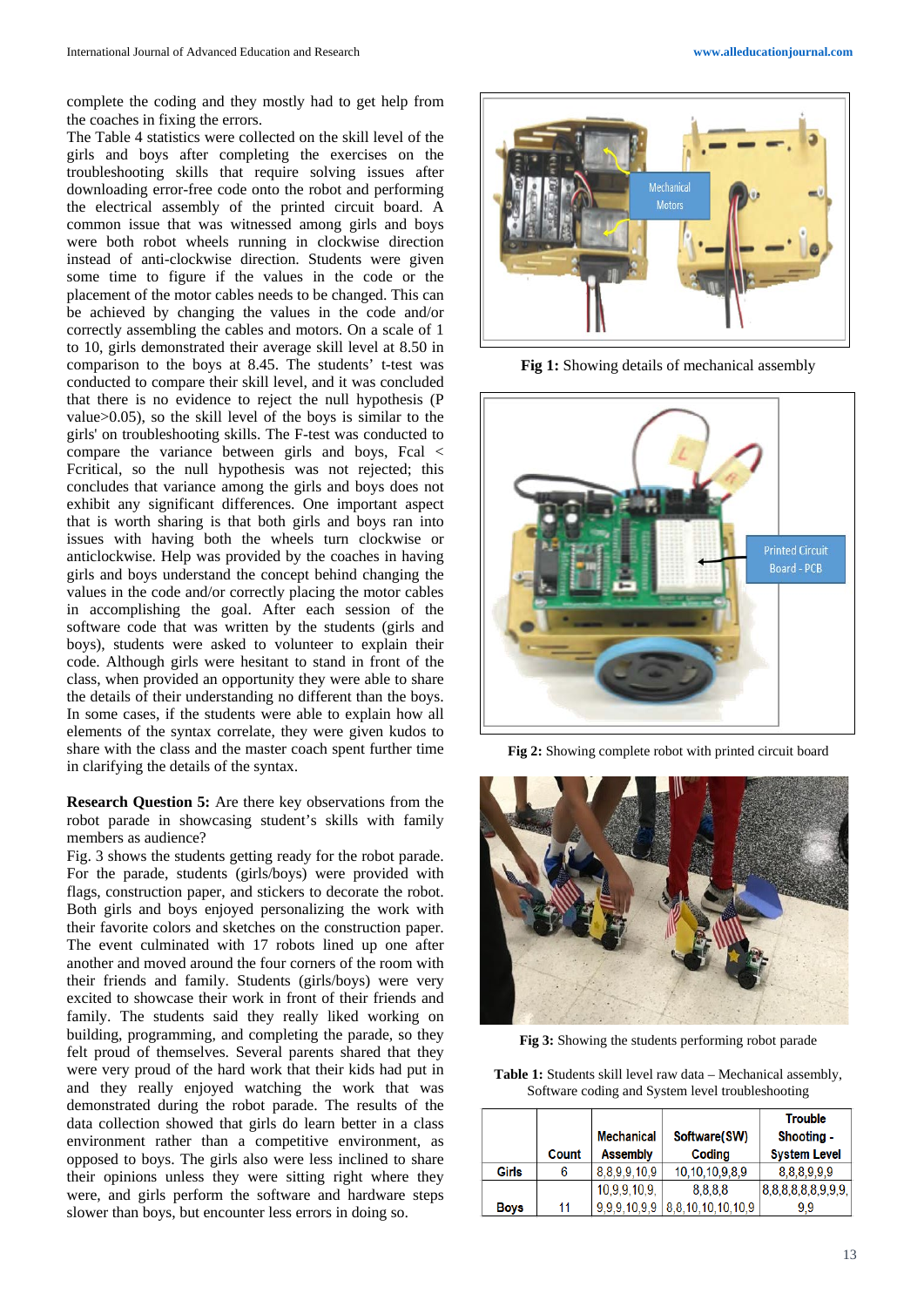**Table 2:** Calculated values for Mechanical Assembly

|              |               | <b>Mechanical Assembly</b> |        |          |                    |           |  |
|--------------|---------------|----------------------------|--------|----------|--------------------|-----------|--|
|              | <b>Sample</b> | Average                    |        |          |                    |           |  |
|              | <b>Size</b>   | Score                      | Pvalue | Variance | Fcal               | Fcritical |  |
| <b>Girls</b> |               | 8.17                       | 0.096  | 1 77     | 8.10               | 3.33      |  |
| <b>Boys</b>  | 11            | 9.27                       |        | 0.22     | <b>Reject Null</b> |           |  |

**Table 3:** Calculated values for Software Coding

|              |               | <b>Software Coding</b> |        |          |                    |           |
|--------------|---------------|------------------------|--------|----------|--------------------|-----------|
|              | <b>Sample</b> | Average                |        |          |                    |           |
|              | <b>Size</b>   | Score                  | Pvalue | Variance | Fcal               | Fcritical |
| <b>Girls</b> |               | 9.33                   | 0.27   | 0.67     | 1.45               | 4.74      |
| <b>Boys</b>  |               | 8.82                   |        | 0.96     | Do Not Reject Null |           |

**Table 4:** Calculated values for System level troubleshooting skills

|              |               | <b>Troubleshooting Skills</b> |        |          |                    |           |
|--------------|---------------|-------------------------------|--------|----------|--------------------|-----------|
|              | <b>Sample</b> | Average                       |        |          |                    |           |
|              | <b>Size</b>   | Score                         | Pvalue | Variance | Fcal               | Feritical |
| <b>Girls</b> |               | 8.50                          | 0.87   | 0.30     | 11                 | 3.33      |
| <b>Boys</b>  |               | 8.45                          |        | 0.27     | Do Not Reject Null |           |

# **Conclusions**

By 2025, it is estimated that 2 million STEM jobs will go unfilled in the United States due to the lack of people with STEM skills (Deloitte Consulting, Nov.  $2018$ <sup>[32]</sup>, with women representing only 25% of the workforce. Caucasians represent 66.6% of the STEM workforce with 20.6% Asians, 6.0% Hispanics, 4.8% African-Americans and 2% Other (NSF, NSB 2018)  $[26]$ . To close the STEM gap, outreach efforts at the fundamental level are required in getting girls and boys from minority communities introduced to the STEM options from middle school. The 10-week robotics camp that was conducted with middle school boys and girls concludes that girls perform comparable to boys in mechanical assembly, software coding skills, and troubleshooting skills. With regards to the mechanical assembly, on average girls performed comparable to boys, although some girls showed lower levels of maturity in the mechanical assembly. Girls with a lack of knowledge on the mechanical assembly easily overcame their difficulties with the help of focused coaching in absorbing the content and completing the tasks at hand. Regardless of sex (girl or boy), students in lower grade levels needed a little more attention from the coaches than the students in higher grade levels.

Instead of conducting a typical robotics competition, having to culminate the event with the celebration of their work in the form of a robotic parade gave the girls and the boys more inclination to participate. This was equally enjoyed by the parents and family attending the robotic parade. Personalization in the form of robot decoration played a big role for both boys and girls in expressing their creativity and showcasing a sense of pride with students, friends, and family.

The set-up of the robotics camp with emphasis on learning rather than competition showed that girls adapt and learn better when they were not required to compete and supported by the coaches for immediate guidance and feedback. Each coach supporting only a limited number of students (Coach to student ratio: 1:2) helps them increase their attention per student and also helps them develop skills even if the students lack skills in completing the task at hand. Although girls felt comfortable obtaining guidance from a male coach or female coach when stuck on the task at hand, having female coaches helps the girls to see them as their role models.

Almost all of the robotic camp registration came from the parents registering the students for the camp. Parents played a significant role in selling the need to have coding skills and convincing their kids that attending the robotics camp will benefit them in the future. This further clarifies that to close the STEM gap, students should not only want to attend the camp, but also the parents should see value in having their kids (girls and boys) attend. There should be a grassroots level effort in having both parents and students (girls and boys) promote and pursue STEM fields. Not giving homework after class seems to be one of the factors that kept the students engaged for a 10-week period training, and having to keep their robot as a gift at the end of the 10 week training kept their motivation to learn and complete tasks at each session. The students were very interested in STEM as we found out in the surveys, and at the end of training when asked if they would be interested in pursuing a STEM career, the students said yes because they were even more interested in stem after attending the camp sessions.

# **Acknowledgments**

Niyati Kottury and Nirav Kottury would like to thank the sponsor, fortune 100 company, who wanted to remain anonymous for funding the purchase of the robot kits and Mr. Phillips of Eagle Ridge Middle School, Ashburn, VA for allowing to conduct robot camp. They would also would like to thank Dr. John Leddo for his guidance in completing this paper.

# **References**

- 1. Amelink CT, Creamer EG. Gender differences in elements of the undergraduate experience that influence satisfaction with the engineering major and the intent to pursue engineering as a career. Journal of Engineering Education. 2010; 99:81-92.
- 2. Beede D, Julian T, Langdon D, Mc Kittrick G, Khan B, Doms M *et al*. Women in STEM: A Gender Gap to Innovation. ESA Issue Brief, 2011, 04-11.
- 3. Beilock SL, Gunderson EA, Ramirez G, Levine SC. Female teachers' math anxiety affects girls' math achievement. Proceedings of the National Academy of Sciences. 2010; 107(5):1860-1863.
- 4. Bers MU, Sullivan A. Vex Robotics Competitions: Gender Differences in Student Attitudes and Experiences. Journal of Information technology Education: Research. 2019; 18:97-112.
- 5. Bers MU. Blocks, Robots and Computers: Learning About Technology in Early Childhood. New York, NY: Teacher's College Press.
- 6. Bers MU. Coding as a playground: Programming and computational thinking in the early childhood classroom. New York, NY: Routledge press, 2018.
- 7. Cassidy S, Eachus P. Developing the computer user self-efficacy (CUSE) scale: Investigating the relationship between computer self-efficacy, gender and experience with computers. Journal of Educational Computing Research. 2002; 26:133-153.
- 8. Clements DH. Young children and technology. In Dialogue on early childhood science, mathematics, and